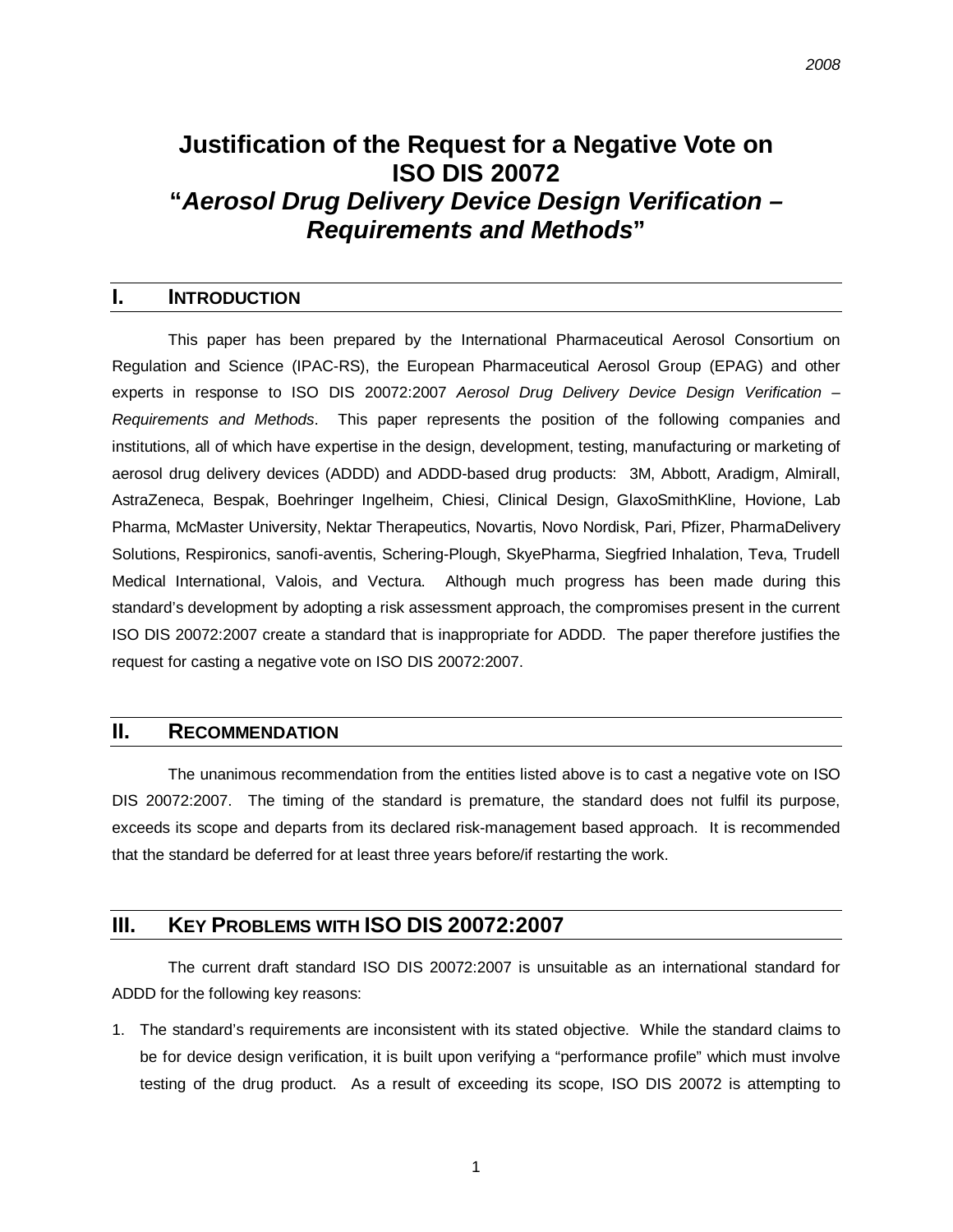standardize an area that is already heavily regulated, leading to conflicts with regulatory expectations set by national and international authorities.

- 2. The standard departs from its declared basis of risk analysis and risk management specific to each product by prescribing the minimum probability content (*p*). Moreover, the values for *p* proposed in ISO DIS 20072:2007 are set so high that meeting the statistical requirements will be challenging or even impossible for many ADDD-based products. One of the unintended consequences of such an approach is that the standard creates barriers to ADDD development around the world. If a riskassessment approach were to be followed consistently in the standard, the ADDD and drug product developers would be allowed to determine the appropriate combination of probability content, limits and confidence level for a given product based on the risk assessment.
- 3. Many technical flaws remain in the proposed standard.

A more detailed discussion of each of these issues is presented below.

### **IV. DISCUSSION OF KEY PROBLEMS**

### **1. The Standard's Requirements Are Inconsistent With Its Stated Purpose**

ISO 20072 is meant to be a device design verification standard but due to the nature of ADDD the drug must be involved to confirm device performance. So for many performance tests, it is the drug product rather than the device that is tested. For example, the standard requires testing the aerodynamic particle size distribution (APSD) as part of verifying the performance profile. However, APSD is just as much determined by the drug formulation as by the device. In fact, given the same device, different APSDs could be obtained with different formulations, creating ambiguity when applying this standard.

Furthermore, for many ADDDs, it is impossible to consider the device in isolation from the drug because they are assembled together.

ISO DIS 20072:2007 states that "*This standard intentionally avoids addressing more than the*  most basic elements regarding the safe and effective use of ADDD in humans. It does not define the *pharmaceutical or clinical performance for an ADDD*." These statements seem contradictory to the testing advised by the standard, and are at the heart of a major flaw in this standard. While the standard claims not to define pharmaceutical or clinical performance, it places requirements on emitted mass/delivered dose uniformity (DDU) and APSD **which are recognized as the two most pharmaceutically relevant characteristics of inhalation drug products, not of devices**. Furthemore, the "basic elements regarding safe and effective use of ADDD" are already addressed by numerous other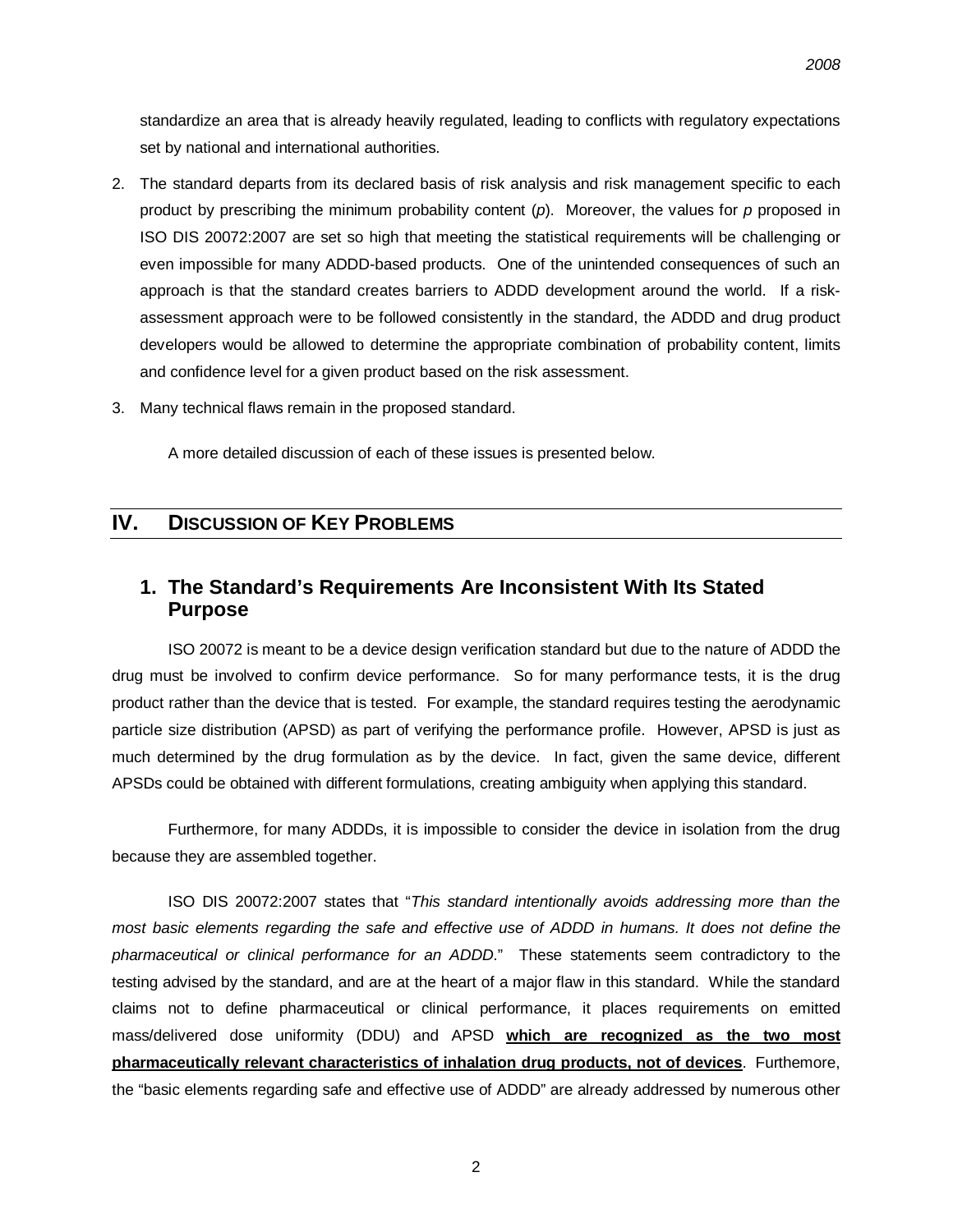guidelines for medical devices (e.g., ISO 13485, 21 CFR 820, European Medical Device Directive, *Essential Principles of Safety and Performance of Medical Devices* by the Global Harmonization Task Force, and others).

This proposed ISO standard also ignores the fact that the device design will be verified and validated as part of the drug product authorization as required by national authorities.

As a result of exceeding its scope and placing requirements on the performance of the drug delivered by the device, ISO 20072 is standardizing an area that is already heavily regulated. This in turn leads to conflicts with existing regulatory expectations for these pharmaceutical products set forth by both national and international authorities, such as the US FDA, Health Canada, EMEA, US Pharmacopeia, EU Pharmacopeia, Japanese Pharmacopeia and the International Conference on Harmonization of Technical Requirements for Registration of Pharmaceuticals for Human Use (ICH). For example, even the *European Medical Device Directive* states that "the monographs of the European Pharmacopoeia notably on (…) interaction between medicinal products and materials used in devices containing such medicinal products" should be regarded as harmonized standards. The ISO draft ignores monographs of the European Pharmacopoeia, which are harmonized standards.

Overall, these inconsistencies with the existing regulatory framework make both the need for and a benefit of an ISO standard for ADDDs doubtful.

### **2. Statistical Requirements Are Inconsistent with the Risk Management Approach and Are Unreasonably Strict**

By prescribing the minimum probability content *p*, and by setting it unusually high, the standard departs from its risk-assessment approach and sets forth such statistical requirements for DDU and APSD that they exceed technical capabilities of ADDD device delivery as demonstrated by many ADDDbased products already on the market or in development.<sup>1</sup>

Even though the draft standard does not prescribe the limits (or a "target interval"), which should rightfully be determined based on the risk assessment and the intended use of a given product, the standard does prescribe the minimum probability content *p* and sets it so high that very broad limits (e.g., broader than 70-130% label claim for delivered dose uniformity) would be needed to pass the test for many current ADDD-based products, while the sample size (i.e., hundreds of inhalers per test) would also have to be much larger than currently used.

1

 $1$  The Appendix to this paper contains several data-based illustrations of the strictness of the ISO 20072 requirements as applied to delivered dose uniformity.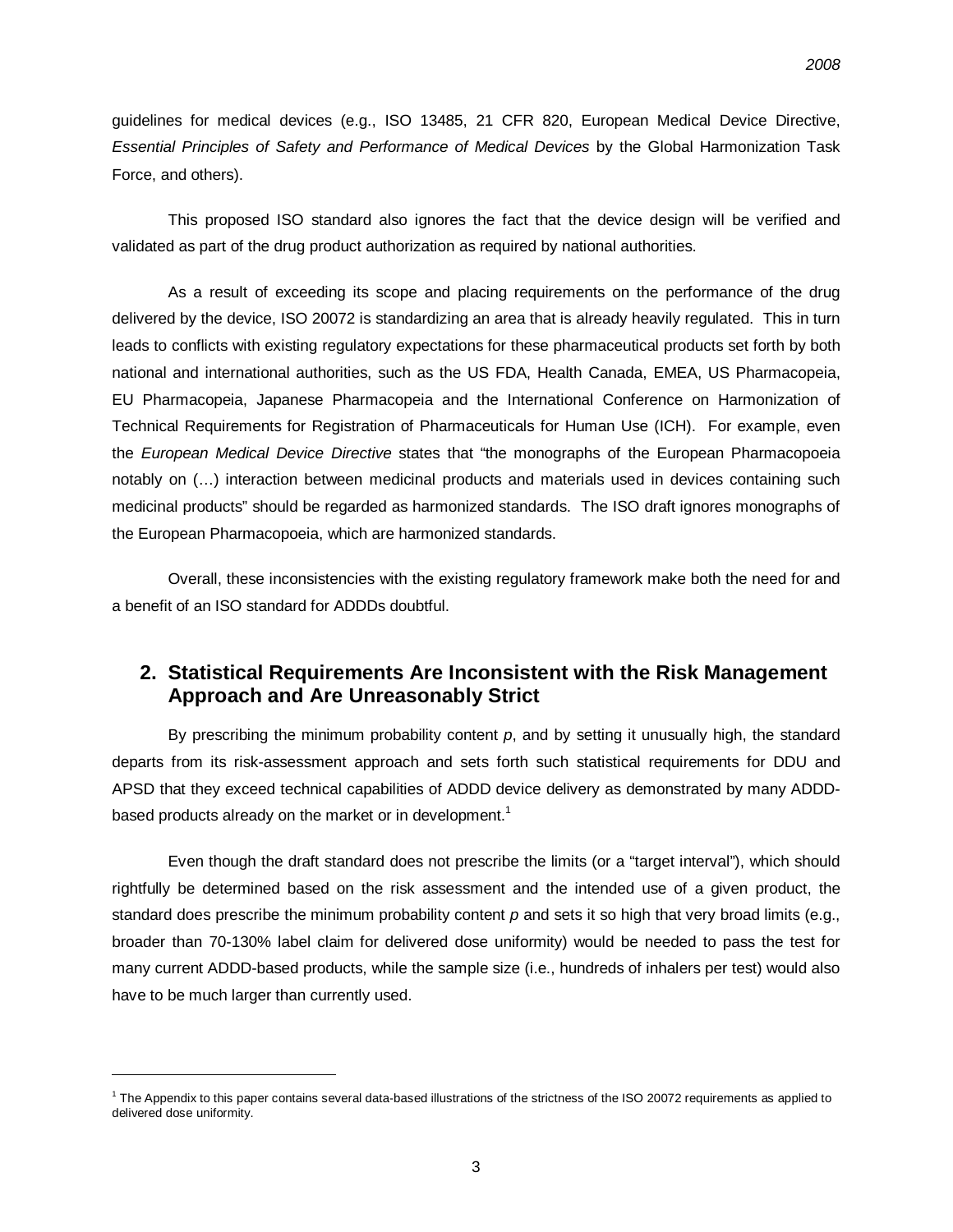Although the tests described in the ISO standard are not intended to be used for routine quality control, and the limits for these ISO tests do not need to match regulatory quality control limits, it is not clear (1) whether regulatory authorities would accept such widely differing limits for the device design verification compared to the limits used for routine release and stability, and (2) how these very broad design verification limits would actually benefit the ultimate users of these products.

Even if the standard added an explicit clarification that the design verification limits do not have to match the regulatory release and stability limits, it is possible that regulatory authorities could mistakenly apply the standard's requirements with their typical limits required for ADDD-based products.

If the risk assessment approach advocated in the standard were to be followed consistently, the ADDD and drug product developers should be allowed to define the appropriate combination of the probability content, limits and confidence level, which together determine the strictness and necessary characteristics of a test to meet specific objectives for a given product.

For APSD testing, special challenges arise due to the fact that APSD (1) is a multivariate response while the parametric test described in the draft standard is applicable only to univariate metrics; (2) practically feasible APSD testing sample sizes are not large enough to use parametric testing as required by ISO 20072, since only a small number (ca 3-6) inhaler tests per analyst per day can be achieved on cascade impactors, and (3) the benefit of increased testing to patients is minimal due to the inherently large variability of the APSD measurement method. $2.3$ 

Considering the large number of tests, testing conditions and sample sizes needed for each test, the standard's approach implicitly demands a significant investment to manufacture and test a sufficient amount of drug and ADDDs **just for device design verification purposes**, which is in addition to the design verification and product testing required as part of the ADDD product authorization by national authorities. An ISO standard requiring so much testing (not all of which is justifiably necessary) may therefore in effect inhibit development of new ADDD-based products, especially outside the major industrialized countries. We question whether such an outcome fits with the ISO mission.

l

 $^2$  See, for example, the following review and references therein : D. Christopher, P. Curry, W. Doub, K. Furnkranz, M. Lavery, K. Lin, S. Lyapustina, J. Mitchell, B. Rogers, H. Strickland, T. Tougas, Y. Tsong, and B. Wyka. *Considerations for the Development and Practice of Cascade Impaction Testing Including a Mass Balance Failure Investigation Tree*. J. Aerosol Medicine, 16 (3): 235-247 (2003).

<sup>&</sup>lt;sup>3</sup> For example, the following report documents the variability of one of the metrics obtained in an APSD measurement on ADDDbased products: *Initial Assessment of the ITFG/IPAC Aerodynamic Particle Size Distribution Database by the CMC Specifications Technical Team of the ITFG/IPAC Collaboration*. 2000. Available at [http://ipacrs.com/PDFs/Initial\\_Assess\\_of\\_Particle.PDF](http://ipacrs.com/PDFs/Initial_Assess_of_Particle.PDF)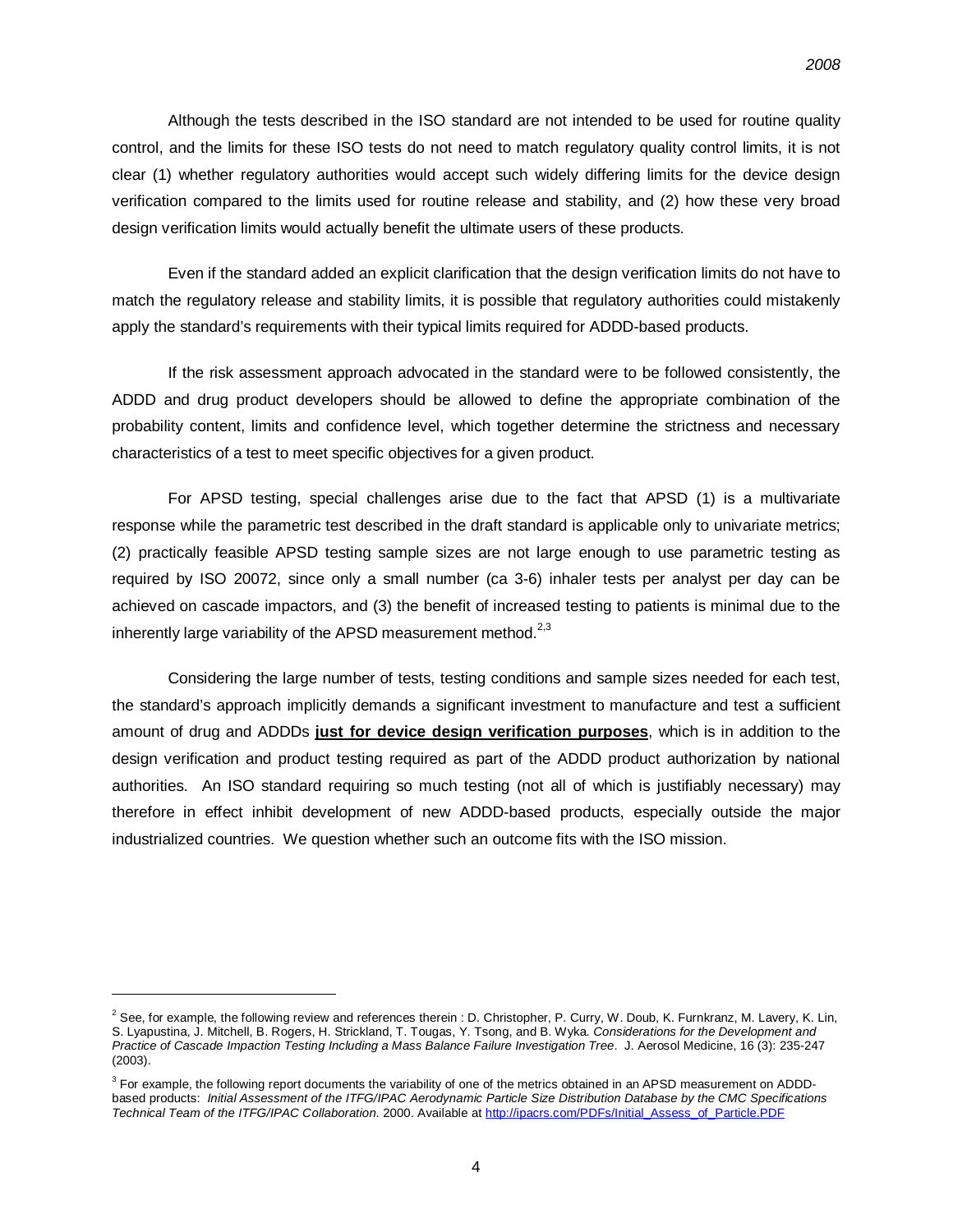#### **3. Many Technical Flaws Remain**

In the comments assembled jointly by EPAG and IPAC-RS, about a hundred specific technical challenges were submitted. Examples of technical flaws that make this standard awkward to use in its current form include erroneous definitions, references to other ISO standards and testing requirements.

Despite attempts by experts to make the standard's terminology consistent and accurate, some of the key terms remain ill-defined. For example, the term "medication" fails to distinguish between "active pharmaceutical ingredient" (API) and "formulation" (=API+excipients). This in turn leads to a misleading term "emitted mass", which could be understood to refer either to "delivered dose uniformity" (i.e., the uniformity of API mass emitted per actuation) or to "shot weight" (i.e., the uniformity of the total formulation mass, including excipients, emitted per actuation). Definitions and requirements for primary and secondary packaging are inconsistent with other ISO definitions and common industry usage, as explained in the detailed comments submitted with the ballot form.

The standard references ISO 14253, which is meant for "non-destructive" tests where method variability can be separated from product variability, whereas emitted dose/DDU and APSD testing are both destructive tests, where method variability cannot be separated from product variability. Furthermore, ISO 14253 is concerned with proving conformance of single measurements with respect to specification limits. Furthermore, the standard deviation (SD) of the emitted dose will include both within-ADDD variation and measurement uncertainty, and thus the measurement uncertainty is already automatically accounted for in the test in 6.4.1.

As stated in section 2 above, the standard's proposed parametric test for APSD is technically inappropriate because it applies to univariate metrics (i.e., where the result of a single measurement is a single number) while APSD measurements are multivariate (i.e., the result of a single measurement is a distribution function). Even if some univariate metric were substituted for APSD, the amount of APSD testing needed to allow parametric evaluation would far exceed typical sample sizes used for APSD measurements, which are highly labour intensive and not amenable to high-volume/high-throughout testing. Furthermore, the variability of APSD measurements are known to be high, in large part due to the method variability rather than to the ADDD/drug product variability. This fundamental limitation will make it difficult for APSD results to comply with the required probability content (if any set of appropriate limits is used), and it will also make such an evaluation of little relevance to the product performance because of the inherently high variability due to the APSD measurement method.<sup>2,3</sup>

Overall, it is evident that ISO 20072 has been built on ISO 11608-1,<sup>4</sup> which may not have been the best starting point for an ADDD standard. The scope of ISO 11608-1 is liquid-based pen-injector systems while ISO 20072 relates to a number of aerosolized systems from pressurized metered dose

1

<sup>&</sup>lt;sup>4</sup> ISO 11608-1 (2001) Pen-injectors for medical use -- Part 1: Pen-injectors -- Requirements and test methods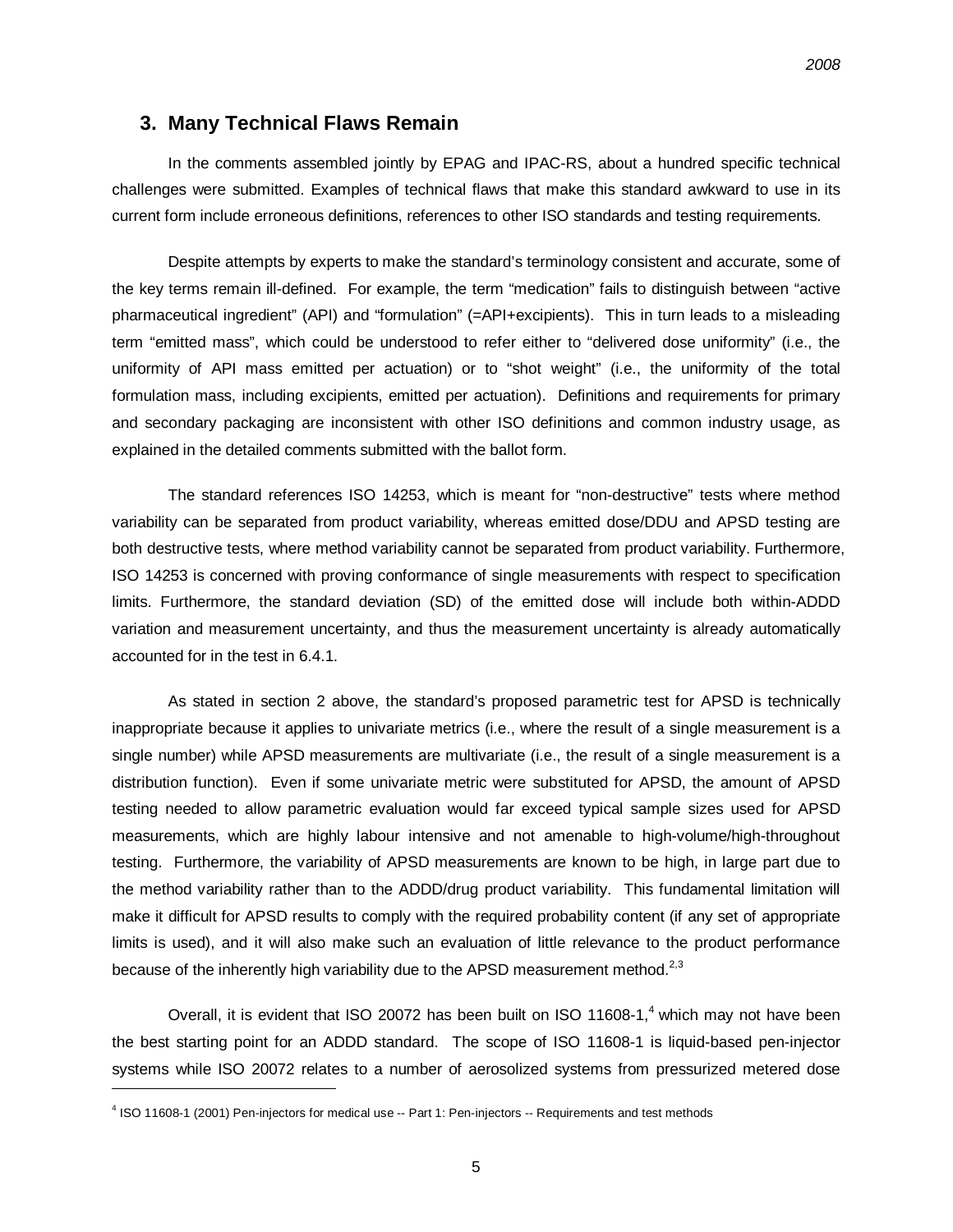inhalers (pMDIs) to dry powder inhalers (DPIs). Tests and conditions are similar for both standards, and while these may be suitable for liquids, other characteristics are more important for the broader range of inhalation products. The test methods are also very different for pens and aerosol devices. Furthermore, technically achievable performance (e.g., precision and variability) is different between these two systems and should be assessed in the context of the device's intended use. Measuring and dispensing liquids to a high degree of precision and accuracy is far easier to achieve than for aerosol-based systems, which by their two-phase nature require generating, delivering and measuring aerosol clouds that may contain billions of individual, micrometer-sized particles dynamically suspended in the air, that are subject to numerous size-dependent removal processes both before and during collection for assay.<sup>5,6</sup> The typical variabilities of the aerosol generation and measurement process are therefore much greater than those for liquid delivery systems, and the performance expectations cannot be easily translated from one system to the other. Most importantly, the relation of in-vitro or device design verification measurements to clinical performance is in many ways not comparable between injectables and inhaled drugs. While the patient's influence on the drug delivery is minimal during liquid injections so that the device plays a major role in the ultimate drug delivery, the impact of the device is more modest for ADDD-based products due to the significant influence of the patient's inhalation technique, disease state and airway geometry on the ultimate deposition of the drug in the respiratory system.

#### **V. CONCLUSIONS**

l

The timing of creating an ISO standard for ADDD is premature. Currently, the regulatory requirements (e.g., from EMEA, Health Canada and FDA) have emphasis on different areas, and the degree of consensus between industry and regulatory agencies vary. It is therefore recommended that the standard be deferred for at least three years before/if restarting the work.

ISO DIS 20072:2007 covers a broad range of inhalation products and devices where a one-size fits-all approach to statistical requirements is not feasible.

The standard requirements are so extensive (due to both a large number of complicated tests and the challenging statistical requirements which are beyond technical capabilities of many ADDD), that it would effectively limit future ADDD development around the world, make it prohibitive for smaller firms to develop and manufacture ADDDs and ADDD-based products, and would delay or prevent new therapies from reaching patients.

<sup>5</sup> Warren H. Finlay The Mechanics of Inhaled Pharmaceutical Aerosols: An Introduction. Academic Press, San Diego, CA. 2001.

 $6$  William C. Hinds. Aerosol Technology: Properties, Behavior, and Measurement of Airborne Particles.  $2^{nd}$  edition. John Wiley & Sons, Inc. New York, NY. 1999.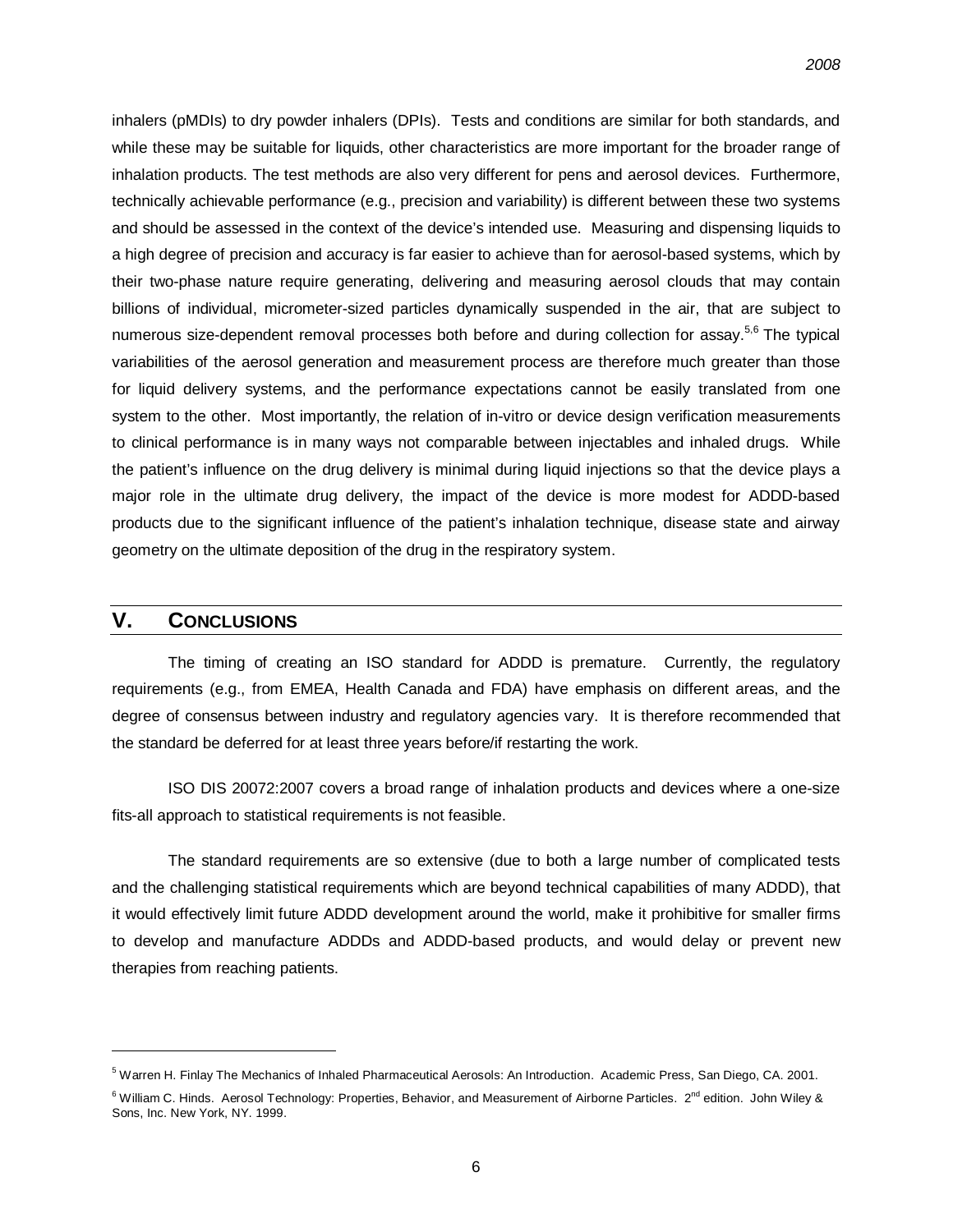ISO DIS 20072 does not fulfil its purpose, exceeds its scope and departs from its declared riskmanagement based approach. Therefore it should not be supported in its current form.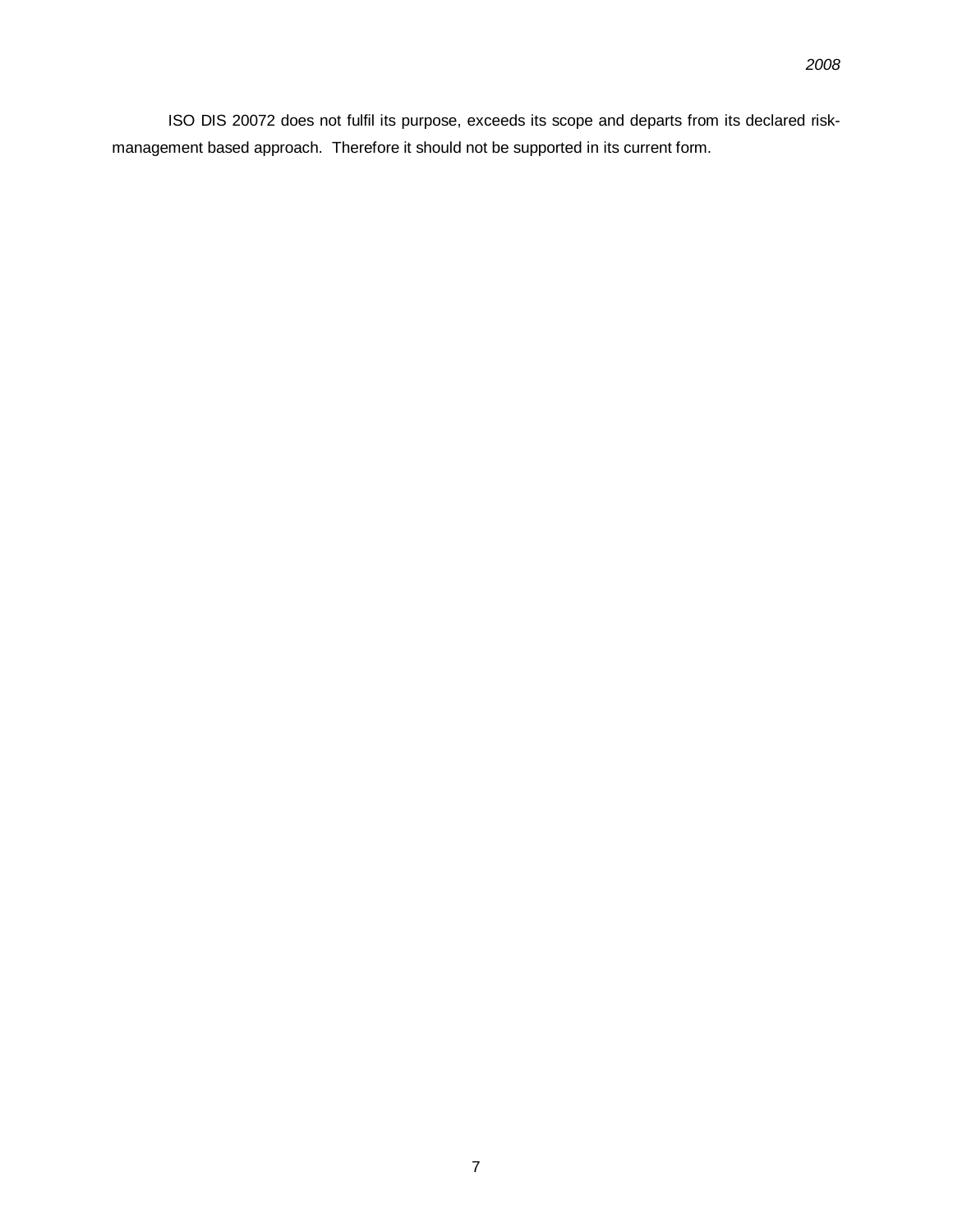## **Appendix**

# **Technical Illustrations, Table and Figures**

For the DDU comparisons in Figures 1 and 3 of this Appendix, the limits of 100±20% label claim are used for discussion purposes because they are in line with the current US FDA expectations for ADDD-based products.

Figure 1 presents operating characteristic (OC) curves for the ISO test with different sample sizes. It shows that it is not possible to comply with the ISO requirement with 100±20% limits with an RSD>9% (assuming the batch mean on target, or 100% label claim; these requirements get stricter if the mean is not on target, i.e. for off-target batches, or when a test is performed on a stressed product). Yet, for most ADDD-based products, an RSD of 9% is not uncommon, as documented in the "Initial Assessment of the ITFG/IPAC Dose Content Uniformity Database by the CMC Specifications Technical Team of the ITFG/IPAC Collaboration" (2000, [http://ipacrs.com/dose\\_uniformity.html](http://ipacrs.com/dose_uniformity.html)), which involved 60 ADDD-based products in the main analysis. A relevant portion of the summary data from that report is presented in Table 1 below.

Figure 2 explores the consequences of different limits and demonstrates that very wide limits may be needed to pass the test in ISO DIS 20072:2007.

Figure 3 shows that the requirements of this ISO standard exceed performance capabilities of many ADDD-based products, based on the data from 80 products around the world already on the market or in development.

In stressed conditions, the ADDD variability will likely increase from that illustrated here, and complying with the ISO test requirements will be even more difficult. The standard's lowering of the minimal required probability content from 97.5% to 95% (in stressed conditions) is not nearly enough to provide relief. The correct approach would be to allow ADDD and drug product developers to determine the appropriate combination of the probability content, limits, and confidence level based on a risk assessment for a given product.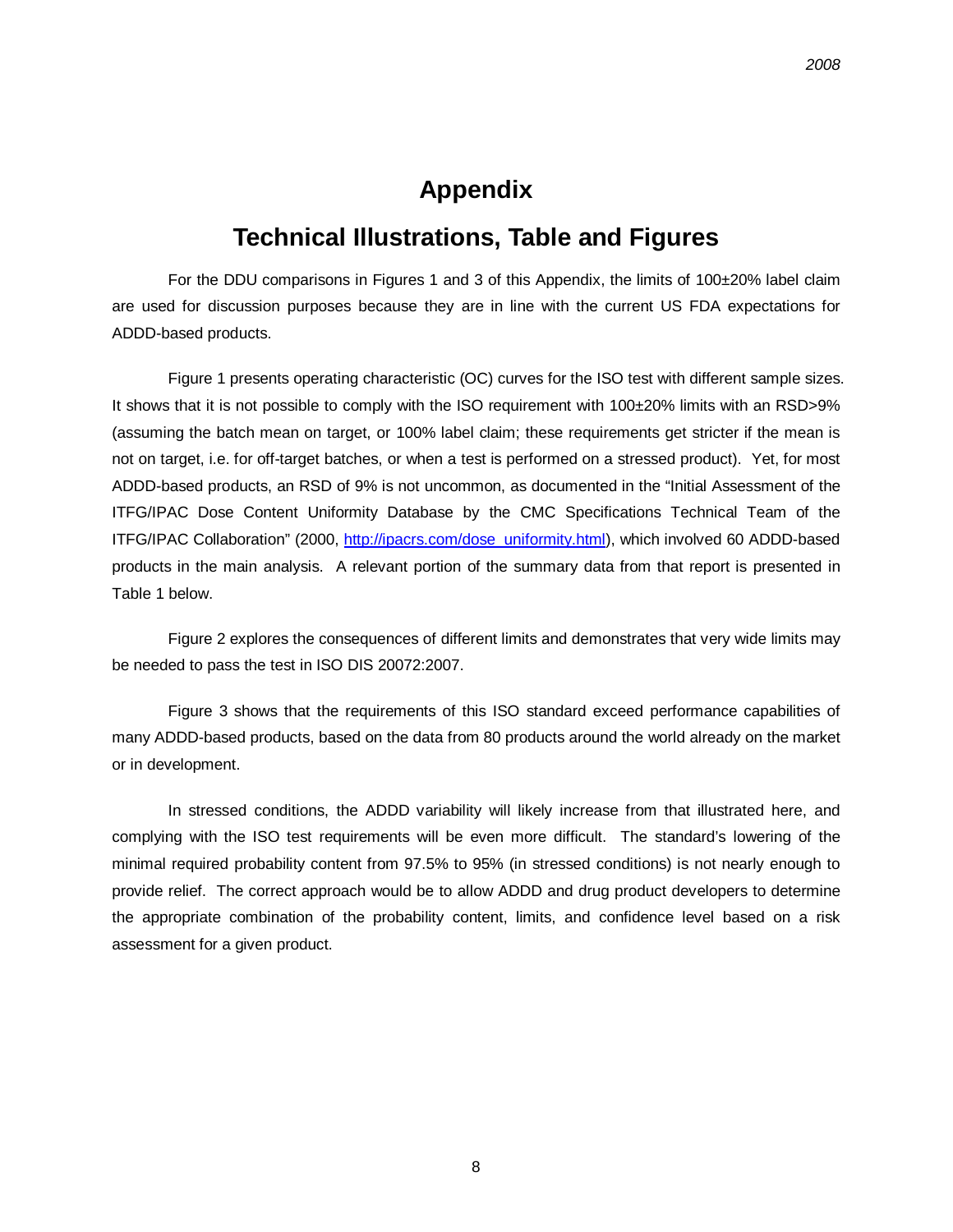

**Figure 1. Operating Characteristic (OC) Curves of the Performance Profile Test in ISO DIS 20072:2007 (for different sample sizes). (***p***=0.975)** 

This figure plots probability of passing the ISO DIS 20072 test as a function of the batch relative standard deviation (RSD), for a mean on target (100% label claim) and sample sizes 25-200.

For off-target batches, the requirements will be stricter (i.e., the probability of passing lower).

The graph illustrates that products with RSD above about 8% have very low probability of passing the test. For products with RSD above 9%, the probability of passing approaches zero. Yet, it is not uncommon for ADDD-based products to have variabilities in this range. This is illustrated by the data in the ITFG/IPAC database for dose content uniformity (2000), as shown in the table below.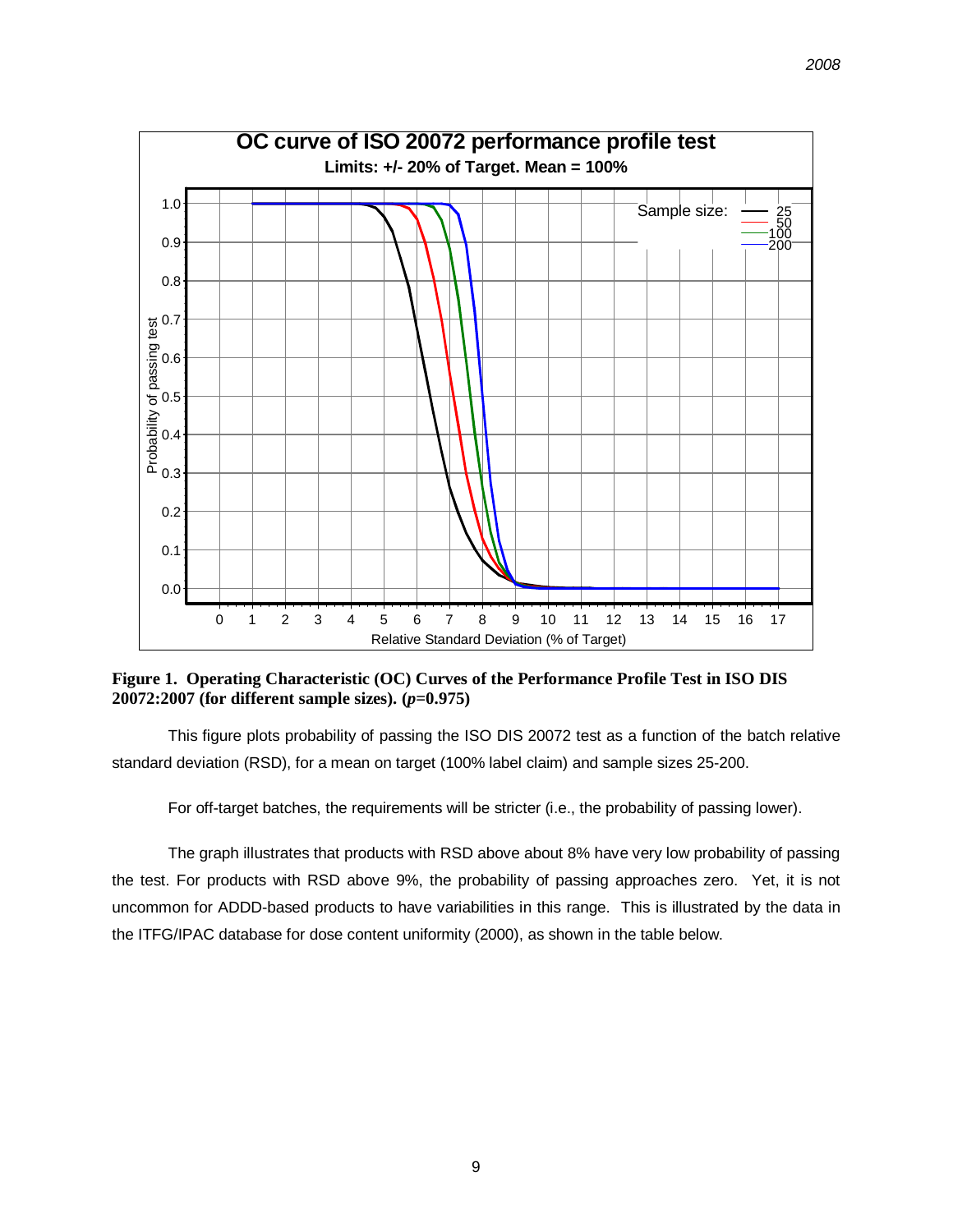**Table 1 (copied from the "Initial Assessment of the ITFG/IPAC Dose Content Uniformity Database by the CMC Specifications Technical Team of the ITFG/IPAC Collaboration" (2000)). The total number of ADDD-based products in that analysis was 60.** 

| <b>Product status (as of 2000)</b> | $RSD\%$ |               |               |
|------------------------------------|---------|---------------|---------------|
|                                    | Mean    | <b>Median</b> | Range         |
| US commercial                      | 6.9     | 6.8           | $5.8 - 8.3$   |
| <b>Non-US</b> commercial           | 9.6     | 9.3           | 5.3-16.7      |
| Phase IIB/III/NDA                  | 9.1     | 8.7           | $3.5 - 18.1$  |
| <b>Not Disclosed</b>               | 11.4    | $\ast$        | $11.1 - 11.6$ |
|                                    | 9.1     | 8.6           | $3.5 - 18.1$  |

 $*$  not meaningful as  $n=2$ 

Notes:

1. In the 2000 ITFG/IPAC Initial Assessment, the majority of the US commercial products were CFC-based MDIs which have now been phased out and replaced with HFA MDIs, which typically have higher variabilities.

2. In the 2000 ITFG/IPAC Initial Assessment, only fixed-dose products were considered. For variable-dose products, relative variability will increase as the dose decreases due to the absolute precision in dosing mechanisms and measurement systems.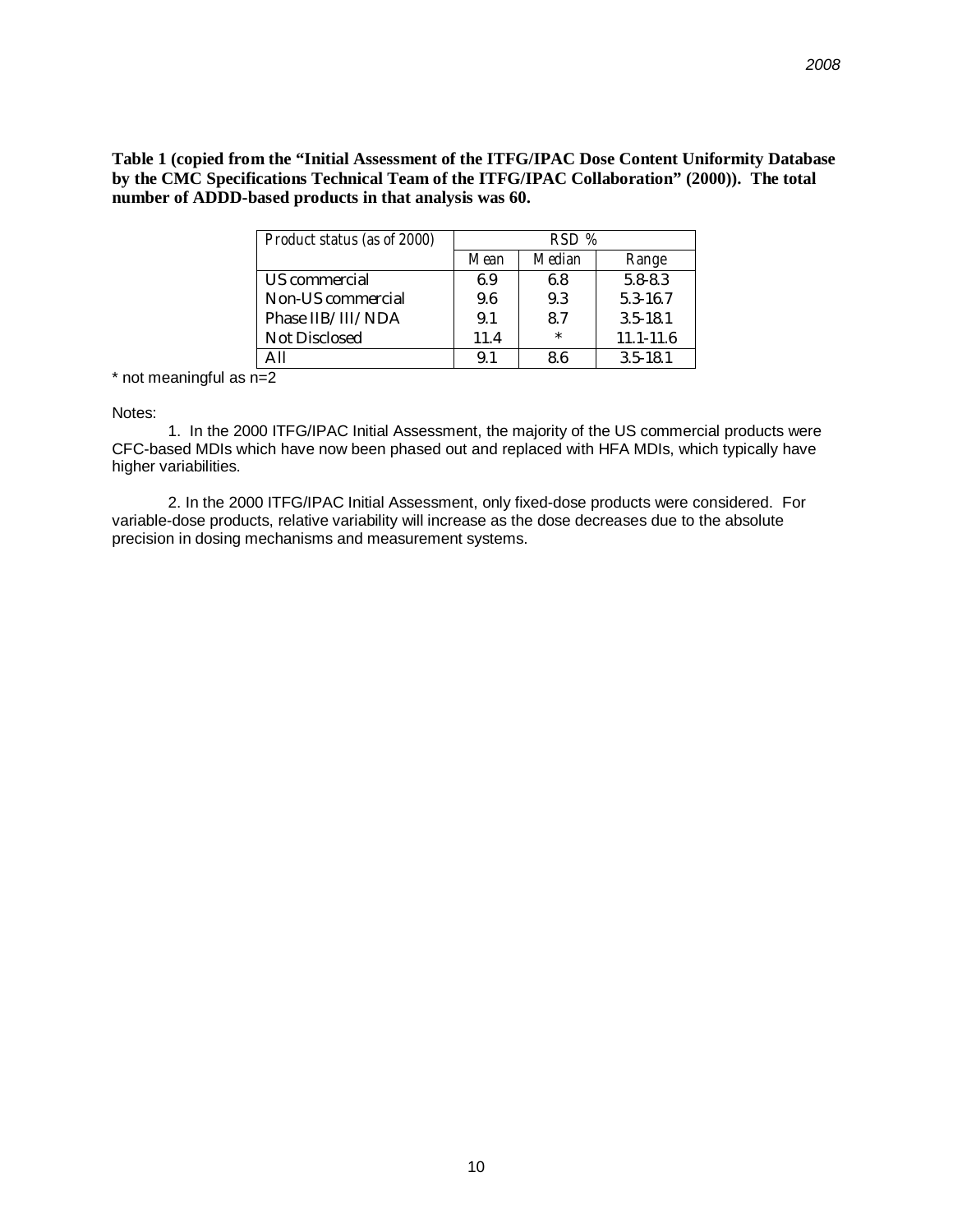

**Figure 2. Operating Characteristic Curves of the Performance Profile Test in ISO DIS 20072:2007 (for different target intervals). (***p***=0.975)** 

Figure 2 shows the probability of passing the ISO DIS 20072:2007 test as a function of the batch RSD for a mean on target and the limits of 100±20, 25 and 30% label claim.

Admittedly, ISO DIS 20072:2007 does not specify the target interval for performance profile testing but rather leaves it to the developer's risk analysis. However, in order to pass, for example the DDU test, very wide limits may be needed (e.g., more 100±30% label claim), as demonstrated in Figure 2 (since for ADDD-based products, variabilities around 10% are not uncommon). This raises the question of the meaningfulness of such limits, such testing and such ISO requirements.